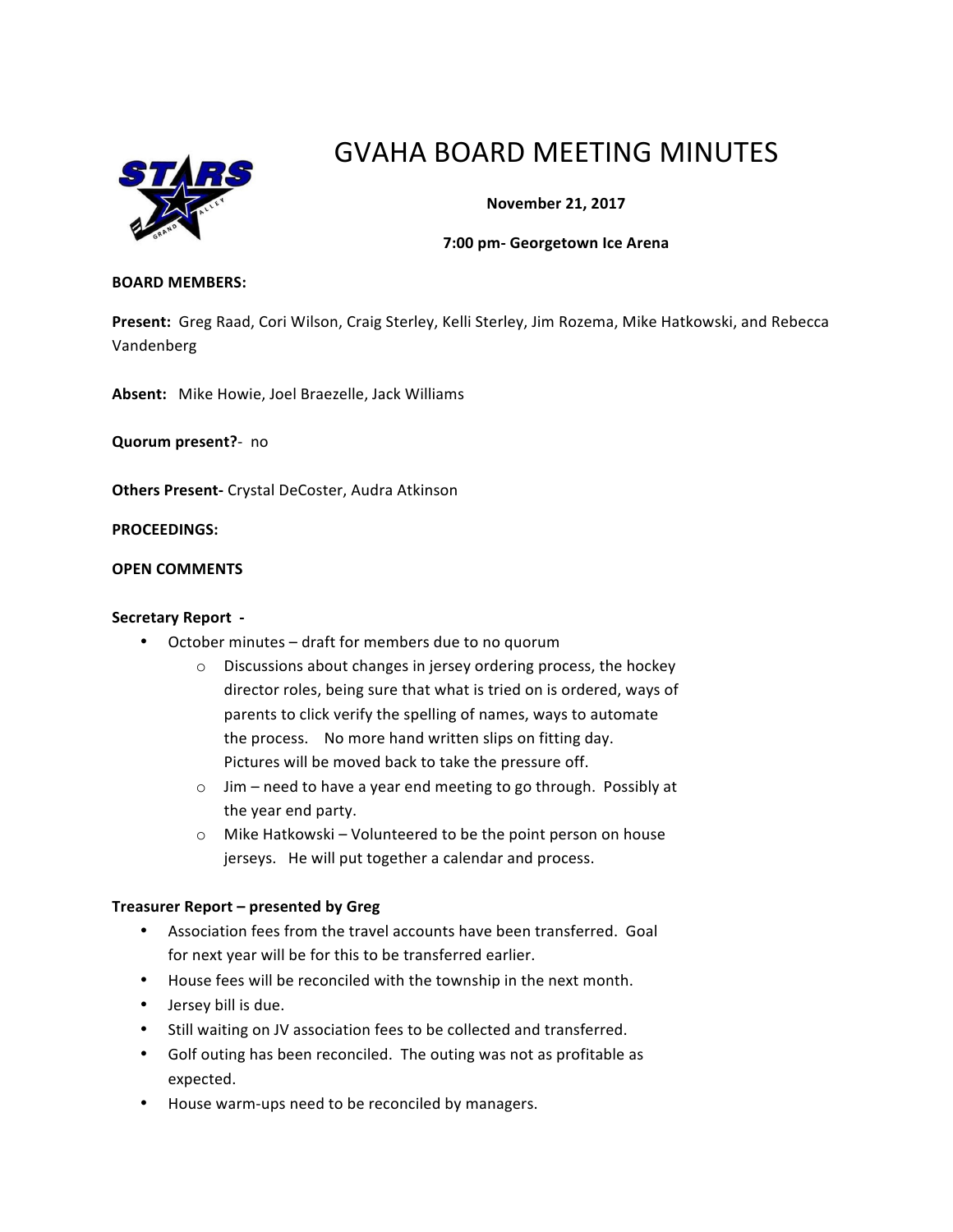## **VP of Travel Report – No agenda**

## **VP House Report – Jim Rozema**

- Player evaluations  $-12U$  was the only one that used the forms. Bantam AA may not have done them. Emails to the coaches have been sent.
- Mid season report need to be done with each player to go over development goals and opportunities.
- Hockey directors need to enforce with all coaches.
- Mid-season coaches survey Rebecca will reach out to Mike Howie to see if he can make the form from last year live again.
- Off-Ice area Recycled rubber flooring with different percentages of color fleck. Different thicknesses have different warranty. Area is on the East Rink so red fleck should be chosen. Will need to use the more expensive adhesive due to the temperature of the floor if we do it during the season. Would be less expensive in summer but the East Rink is not ever melted. \$5,544 for straight black with expensive adhesive. Possibility of using the extra flooring for a walk way near the boards to create a path. Installation takes one day.
	- $\circ$  Mike Hatkowski asked if the possibility of a mat that could be rolled out when needed.
	- $\circ$  Budget needs to be established. Will this be an association funded project? Or a township funded project? Mike to research what the township would be willing to contribute and what the process would be. The association is willing to contribute \$1,000 toward the project. Contracts should be done with the township.
	- $\circ$  3 complete bids will need to be submitted to the township if they will fund any percentage of the project.
	- o Discussions of who would be responsible of ongoing maintenance since it is township owned.
	- $\circ$  Discussions of lockers to lock up work out equipment.
- Jim would like to have a projector for the coaches to use in the meeting room. Mounted from the ceiling and projecting on white board.

# **Hockey Director Report- Greg**

- JV picked up 3 players after high school
- Bantam AA and Squirts are having a successful season
- House teams are competitive in their leagues
- Power skates are successful for younger ages.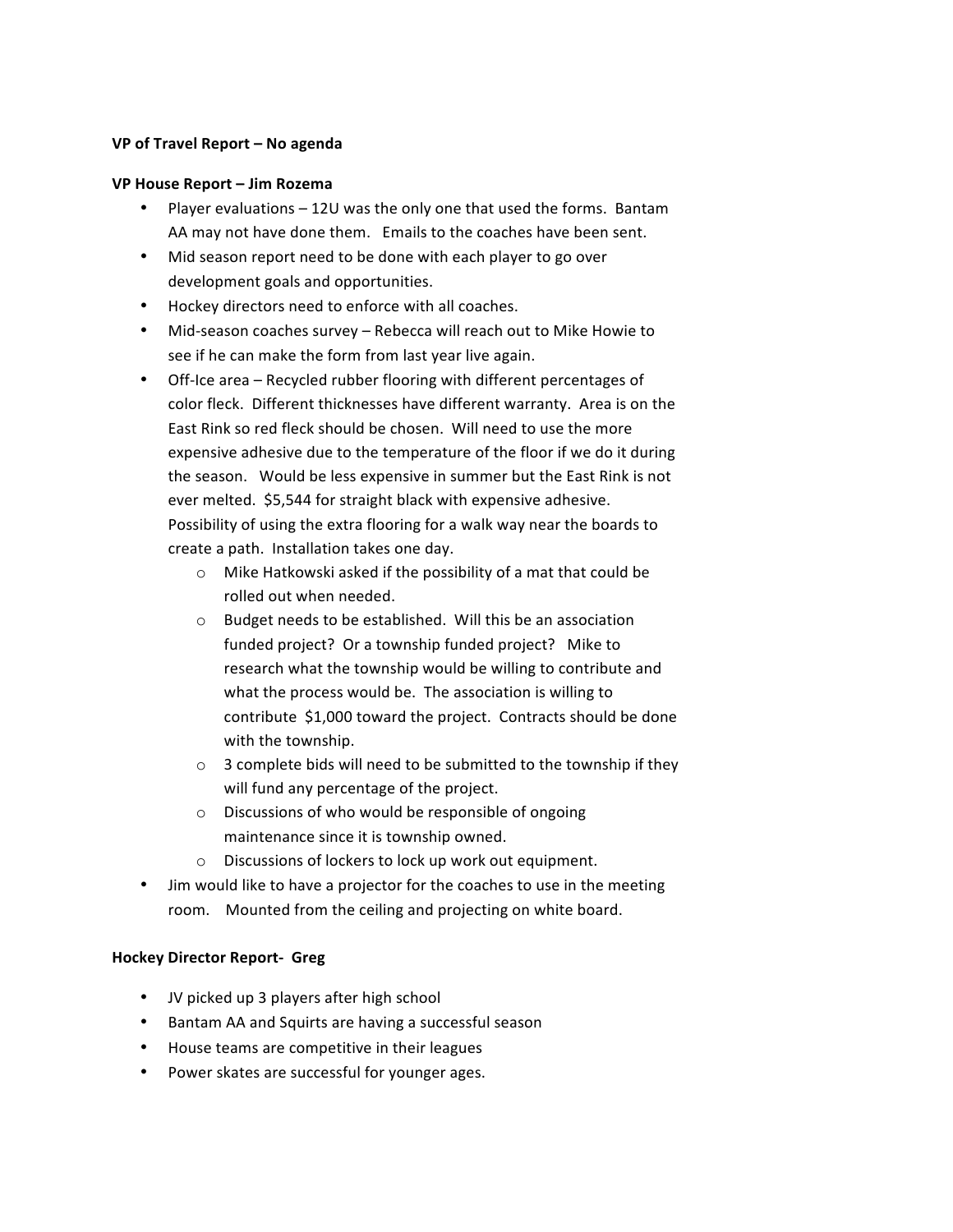# **Fundraising Report – Kelli Sterley**

- Working with BC Pizza on coordinating with a high school game and possibly a "Meet the Stars" night in January and February.
- Jim will research high school schedules with coaches.
- December 17 is the last day for Scrip order for this year dues. Kelli will notify all users.
- Kelli will research what is involved in working the concession stands at the Van Andel Arena.
- Silver Star Classic is March 2-4.

# **Communications Director Report – Rebecca Vandenberg**

• Yearbook mock-up is available for proofing. JV picture is needed.

# **Township Representative Report – Mike Hatkowski**

- Rink is being vandalized. Parking lot has been spray painted and several instances of drawings on walls. Lock on the employee door was kicked in. Rebecca will send email and Hockey Directors will address with highschool teams.
- Mike to work with Jack on ensuring that Bantam AA does not have refs from a prior game at their game in Chelsea this weekend.

## **MAHA Representative Report**

- Verified that coaches have roster links
- Books will be checked to ensure majors have served their suspensions
- Locker room monitors need to be added to rosters as volunteers.
- Sign ins for MAHA tournaments will be at the beginning of the tournaments and not at each game.
- MAHA is looking for a group to partner as a resource for coaches to use for player crisis issues.

# **President – presented by Greg**

- December meeting cancelled
- Considering returning player discounts and early sign up discounts or pay in full?
	- o House registrations at year end meeting?
- Hockey director should be doing incident reports.
- Discussions of purchasing bright colored jerseys for concussion players that are cleared to skate but not to play in games.